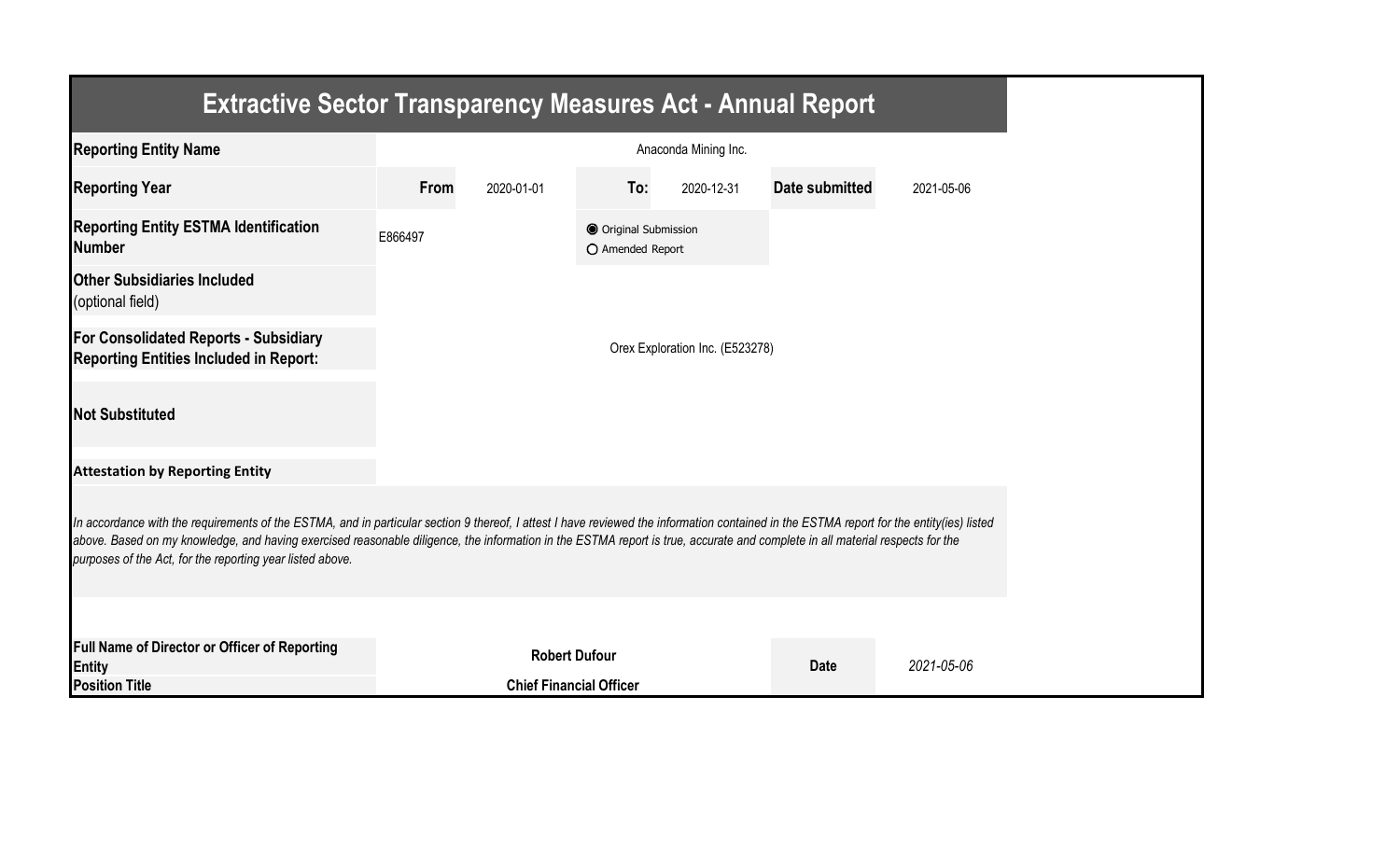| Extractive Sector Transparency Measures Act - Annual Report   |                                                     |                                                                                                                                                                               |                      |                  |         |                                |                |                  |                                               |                                      |              |  |
|---------------------------------------------------------------|-----------------------------------------------------|-------------------------------------------------------------------------------------------------------------------------------------------------------------------------------|----------------------|------------------|---------|--------------------------------|----------------|------------------|-----------------------------------------------|--------------------------------------|--------------|--|
| <b>Reporting Year</b>                                         | From:                                               | 2020-01-01                                                                                                                                                                    | To:                  | 2020-12-31       |         |                                |                |                  |                                               |                                      |              |  |
| <b>Reporting Entity Name</b>                                  |                                                     |                                                                                                                                                                               | Anaconda Mining Inc. |                  |         | <b>Currency of the Report</b>  | CAD            |                  |                                               |                                      |              |  |
| <b>Reporting Entity ESTMA</b><br><b>Identification Number</b> |                                                     |                                                                                                                                                                               | E866497              |                  |         |                                |                |                  |                                               |                                      |              |  |
| <b>Subsidiary Reporting Entities (if</b><br>necessary)        | Orex Exploration Inc. (E523278)                     |                                                                                                                                                                               |                      |                  |         |                                |                |                  |                                               |                                      |              |  |
| <b>Payments by Payee</b>                                      |                                                     |                                                                                                                                                                               |                      |                  |         |                                |                |                  |                                               |                                      |              |  |
| Country                                                       | Payee Name                                          | Departments, Agency,<br>etc within Payee that<br><b>Received Payments</b>                                                                                                     | <b>Taxes</b>         | <b>Royalties</b> | Fees    | <b>Production Entitlements</b> | <b>Bonuses</b> | <b>Dividends</b> | Infrastructure<br><b>Improvement Payments</b> | <b>Total Amount paid to</b><br>Payee | <b>Notes</b> |  |
| Canada -Newfoundland and Labrador                             | Province of Newfoundland<br>and Labrador            | Department of Natural<br>Resources; Department of<br>Finance; Department of<br>Municipal Affairs and<br>Environment; Workplace Health,<br>Safety & Compensation<br>Commission | 560,000              |                  | 220,000 |                                |                |                  |                                               | 780,000                              |              |  |
| Canada -Nova Scotia                                           | Kwilmu'kw Maw-klusuaqn<br><b>Negotiation Office</b> |                                                                                                                                                                               |                      |                  | 140,000 |                                |                |                  |                                               | 140,000                              |              |  |
|                                                               |                                                     |                                                                                                                                                                               |                      |                  |         |                                |                |                  |                                               |                                      |              |  |
|                                                               |                                                     |                                                                                                                                                                               |                      |                  |         |                                |                |                  |                                               |                                      |              |  |
|                                                               |                                                     |                                                                                                                                                                               |                      |                  |         |                                |                |                  |                                               |                                      |              |  |
|                                                               |                                                     |                                                                                                                                                                               |                      |                  |         |                                |                |                  |                                               |                                      |              |  |
|                                                               |                                                     |                                                                                                                                                                               |                      |                  |         |                                |                |                  |                                               |                                      |              |  |
|                                                               |                                                     |                                                                                                                                                                               |                      |                  |         |                                |                |                  |                                               |                                      |              |  |
|                                                               |                                                     |                                                                                                                                                                               |                      |                  |         |                                |                |                  |                                               |                                      |              |  |
|                                                               |                                                     |                                                                                                                                                                               |                      |                  |         |                                |                |                  |                                               |                                      |              |  |
|                                                               |                                                     |                                                                                                                                                                               |                      |                  |         |                                |                |                  |                                               |                                      |              |  |
|                                                               |                                                     |                                                                                                                                                                               |                      |                  |         |                                |                |                  |                                               |                                      |              |  |
|                                                               |                                                     |                                                                                                                                                                               |                      |                  |         |                                |                |                  |                                               |                                      |              |  |
|                                                               |                                                     |                                                                                                                                                                               |                      |                  |         |                                |                |                  |                                               |                                      |              |  |
| <b>Additional Notes:</b>                                      |                                                     |                                                                                                                                                                               |                      |                  |         |                                |                |                  |                                               |                                      |              |  |